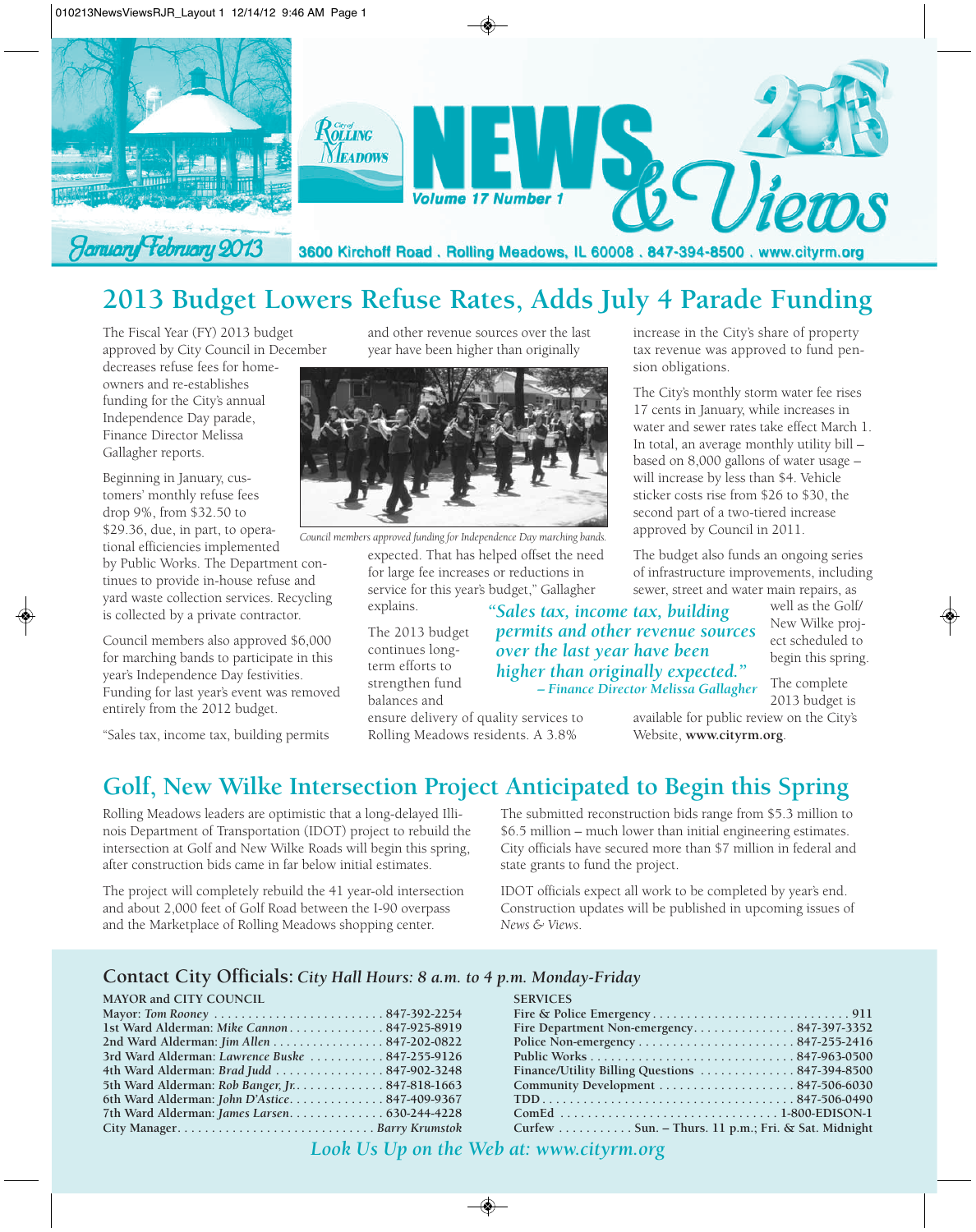### *Recycle Holiday Lights through February 8*

A recycling program operated by the Solid Waste Agency of Northern Cook County (SWANCC) and Elgin Recycling allows Rolling Meadows residents to dispose of old holiday lights, electrical cords and wire.

Residents may drop off materials for recycling at a collection box located outside City Hall (3600 Kirchoff Road). The program runs through February 8.

Materials suitable for collection and recycling include holiday lights of all colors and lengths, extension cords, household cords/wiring, and computer cords/wires.

For more information, visit **www.elginrecycling.com** or **www.swancc.org**.



*Holiday lights of all colors and lengths are accepted at the City Hall drop box for recycling.*

# **City Establishes 2013 Meeting Schedule; Information Available Online at** *cityrm.org*

City Council in 2013 will hold its regular meetings the second and fourth Tuesdays of each month, 7:30 p.m., at City Hall, except in December, when Council members will meet the first and third Tuesdays.

A workshop-style Committee of the Whole will meet every third Tuesday of the month at City Hall, also at 7:30 p.m. In December, the meeting will take place on the second Tuesday.



*Visit the City's Website for information on upcoming meetings of volunteer boards and commissions.*

Upcoming Council agendas, as well as minutes from previous City Council meetings, are available for residents' review on the City's Website, **www.cityrm.org**. The site also helps residents identify meeting dates/times for the City's volunteer boards and commissions, including the:

- **Economic Development Committee**  First Tuesday of each month, 6 p.m.
- **Environmental Committee** First Tuesday of each month, 7 p.m.
- **Plan Commission** First Tuesday of each month, 7:30 p.m.
- **Zoning Board of Appeals** First Wednesday of each month, 7:30 p.m.
- **Rolling Meadows Crime Stoppers** Second Tuesday of each month, 5 p.m.

Meeting information is also published in each issue of *News & Views*.

# **City Captures 26th Consecutive GFOA Award, Demonstrates Integrity of Financial Operations**

Following an annual audit of Rolling Meadows' financial and accounting processes, the City was recognized with its 26th consecutive Certificate of Achievement for Excellence in Financial Reporting by the Government Finance Officers Association of the United States and Canada (GFOA).

"This award demonstrates the integrity and legitimacy of the City's financial operations," explains Finance Director Melissa Gallagher. "It extends Rolling Meadows' impressive quarter-century streak of recognized accounting excellence."

The award recognizes government units and public employee retirement systems whose comprehensive annual financial reports achieve the highest standards in accounting and financial reporting.

### *Community Briefs* **Water Main Replacement Program Complete**

A \$1.2 million project to replace water mains on six residential streets has provided 6th Ward residents with a much more reliable water source. Funded by a low-interest loan (2% over 20 years) from the Illinois Environmental Protection Agency, crews replaced old cast iron water mains on Brookmeade and Magnolia Drives; Hawthorn, Sycamore and Thorntree Lanes; and a portion of Plum Grove Drive. The original water mains were installed in the early 1960s. *Crews replaced water mains that were nearly 50 years old.*



### **Fire Department to Host January 18 Blood Drive**

Residents will be able to give the "gift of life" during a blood drive hosted by the Rolling Meadows Fire Depart-



ment, Friday, January 18, 8 a.m. – 2 p.m., at the Neuckranz Fire Station (2455 Plum Grove Road). To register, contact the Fire Department at 847-397-3352. Walk-ins are also welcome on the day of the event.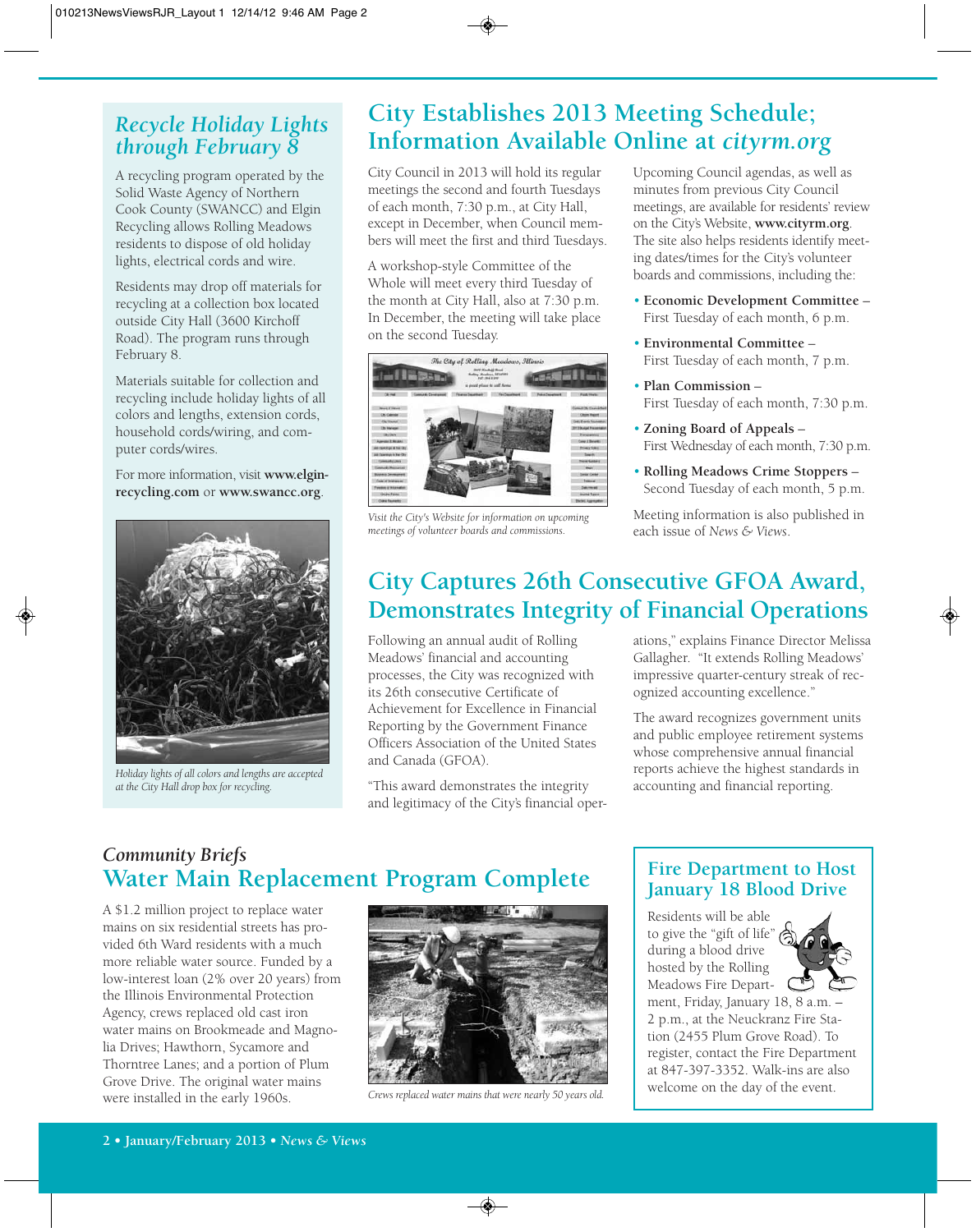### **Snow Removal: Help Public Works Help You**

Homeowners and businesses throughout Rolling Meadows play an important role in the success of the City's snow plowing efforts, according to Assistant Public Works Director Bob Hartnett.

"Our policy of completely clearing City streets of snow is a team effort. We see residents as natural partners in making sure our streets are as clear and as safe as possible after blustery winter storms."

*Salt shipments arrive at Public Works.*

#### **Do Not Shovel/Blow Snow into Streets**

It may seem like common sense to shovel or blow snow from driveways and sidewalks into the street and let the plows take it away. This actually ends up creating more work for residents and causes hazardous conditions for motorists. Homeowners should shovel snow to the right side of the driveway (when facing the street) and into yard areas whenever possible. Homeowners should also clear the sidewalks of snow for the safety of school children and other pedestrians.

fighters depend on their ability to easily reach nearby hydrants.

**Observe Winter Parking Bans**

Parking on City streets is prohibited for eight hours following a snowfall of at least one inch. This allows snow plows to access streets without having to navigate

#### **Check Mailboxes for Needed Repairs**

Mailboxes that have been maintained and are in good condition should withstand the rigors of a typical snow season. The City does not offer reimbursement for the interruption of mail service if a mailbox becomes inaccessible, damaged, knocked over or buried by accumulated snow. It will only pay for repairs to mailboxes hit by plows during snow removal operations.

### *'Green' Snow Plow Operations Improve Driver Safety*

Once again this year, Public Works is using road salt that has been pre-treated with environmentally-friendly de-icing materials, such as corn or beet by-products, in combination with magnesium or calcium chloride. "The treated salt tends to stick to the pavement better and work longer. That helps the City reduce its salt usage during heavy storms and improves driver safety," Assistant Director Bob Hartnett explains.

### **eBilling Enhances Customer Convenience**

More than 800 Rolling Meadows utility customers now receive their water bills by email through the City's Web-based utility billing service, Finance Director Melissa Gallagher reports.

"Electronic utility billing enhances customer convenience and helps save taxpayers thousands of dollars per year in printing and mailing costs," Gallagher explains.

Customers who sign up for eBilling receive an email each month that contains a link to their utility billing statement.

Balances may be paid online through the City's Utility Bill Management System, by mail, or in person at City Hall.

The service also allows users to review a two-year billing history for their account and provides residents with a Web link to the City's newsletter, *News & Views.*

Register for the eBilling program online at **www.cityrm.org/finance**. For more information, contact the Finance Department at 847-394- 8500.

# **Rolling Meadows Crime Stoppers Group Seeks Volunteers**

Rolling Meadows Crime Stoppers has begun its first full year of operation in support of Police Department law enforcement efforts and is looking for "creative minds" to help continue the program's momentum, Board President Len Prejna reports.

Crime Stoppers allows community members to provide anonymous tips to police by calling 847-590-STOP (7867). Callers are eligible to receive a financial reward if the information helps law enforcement prevent or solve crimes.

Since the program was established last summer, Crime Stoppers volunteers

have organized a series of fundraisers at businesses throughout the community. The group's community outreach efforts included distributing information at Meadows Cruise Nights and passing out snap bracelets featuring the Crime Stoppers hotline number to children at Halloween.

The group is hard at work developing fundraisers and activities for 2013.

"Anyone who is interested in helping Rolling Meadows police keep our City safe is invited to join us," Prejna says. "We look forward to expanding our ranks and welcoming new volunteers."

Rolling Meadows Crime Stoppers meets the second Tuesday of each month, 5 p.m., at City Hall. For more information, contact the Rolling Meadows Police Department at 847-255-2416.



*Crime Stoppers President Len Prejna (right) and volunteer Linda Broska hold the Crime Stoppers banner at last year's Independence Day Parade.*



around parked cars.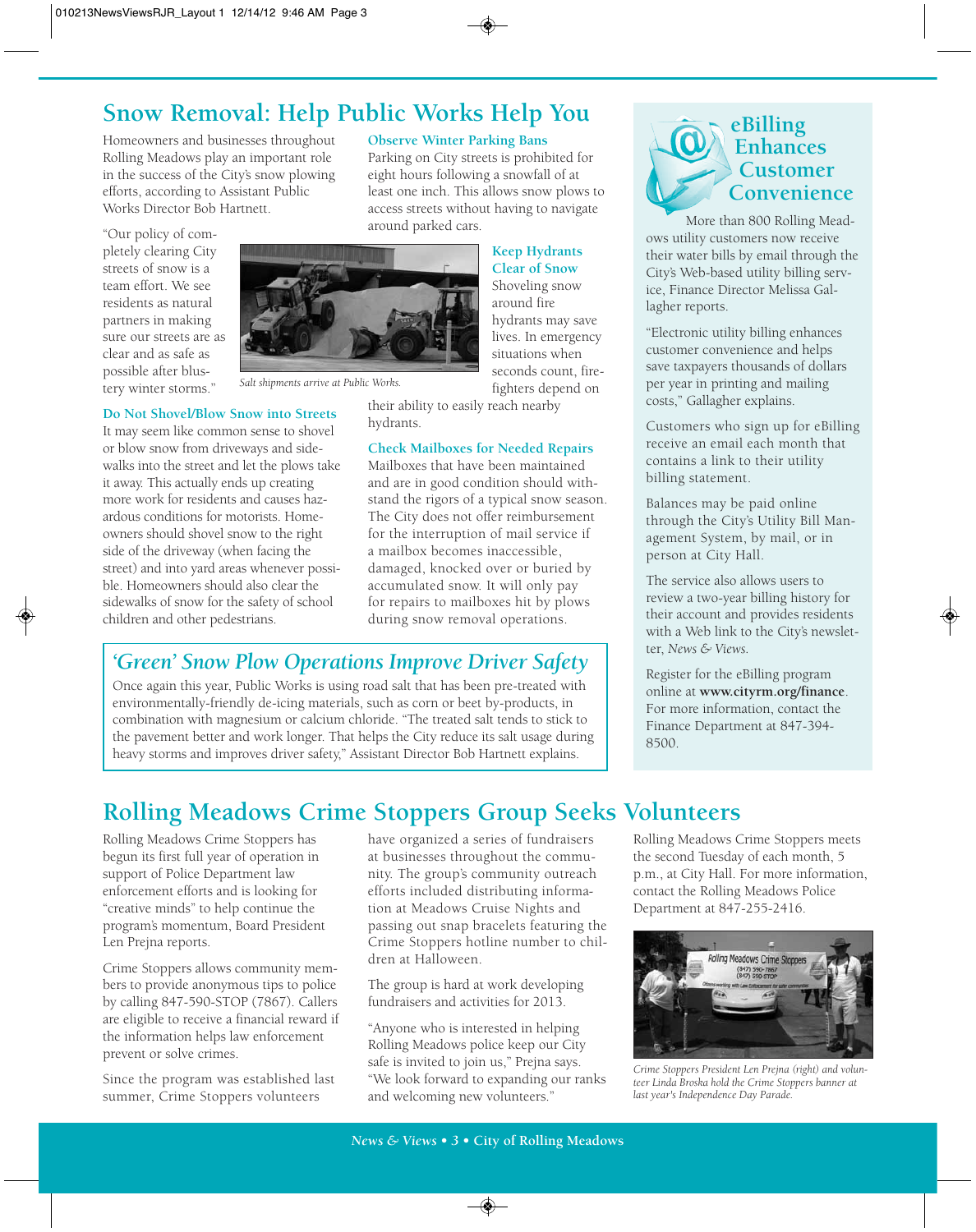| lanuary 2013                                                                                                                   |                                                                                                                  |                                                                                                                               |           |                                                                               |                                                                                                                         |          |  |
|--------------------------------------------------------------------------------------------------------------------------------|------------------------------------------------------------------------------------------------------------------|-------------------------------------------------------------------------------------------------------------------------------|-----------|-------------------------------------------------------------------------------|-------------------------------------------------------------------------------------------------------------------------|----------|--|
| Sunday                                                                                                                         | <b>Monday</b>                                                                                                    | Tuesday                                                                                                                       | Wednesday | <b>Thursday</b>                                                               | Friday                                                                                                                  | Saturday |  |
| <b>Christmas Tree Disposal</b><br>ornaments, and place trees at the curb (cut end<br>facing the street) on regular refuse day. | Public Works will pick up Christmas trees for dis-<br>posal January $2 - 11$ . Remove lights, tinsel, and        | New Year's Day<br>City offices closed.<br>Refuse pick-up delayed<br>one day all week.                                         |           | <b>Adjudication</b><br>3<br><b>Hearing</b> (Parking),<br>2 p.m., City Hall    | 4                                                                                                                       |          |  |
| 6                                                                                                                              |                                                                                                                  | Crime Stoppers, 5 p.m. 8<br>Environmental<br>Committee, 7 p.m.<br><b>City Council Meeting.</b><br>7:30 p.m., all at City Hall | $\Omega$  | Adjudication<br>10<br>Hearing, $1 p.m.,$<br><b>City Hall</b>                  | 11                                                                                                                      | 12       |  |
| 13                                                                                                                             | <b>Board of Fire &amp;</b><br>14<br><b>Police Commissioners.</b><br>9 a.m., City Hall                            | <b>City Council</b><br>15<br><b>Committee of the</b><br>Whole, 7:30 p.m.,<br>City Hall                                        | 16        | <b>Adjudication</b><br>17<br><b>Hearing (Red Light),</b><br>2 p.m., City Hall | <b>Blood Drive.</b><br>18<br><b>Neuckranz Fire Station</b><br>(2455 Plum Grove Rd.).<br>Call 847-397-3352 to<br>donate. | 19       |  |
| 20                                                                                                                             | Water bills due<br>21<br>Dr. Martin Luther<br><b>King Day</b><br>City offices closed.<br>Regular refuse pick-up. | <b>City Council</b><br>22<br>Meeting, 7:30 p.m.,<br><b>City Hall</b>                                                          | 23        | 24                                                                            | 25                                                                                                                      | 26       |  |
| 27                                                                                                                             | 28                                                                                                               | 29                                                                                                                            | 30        | 31                                                                            |                                                                                                                         |          |  |

| February 2013 |                                                                                       |                                                                                                                                                    |                                                                                 |                                                                                      |                                                     |              |
|---------------|---------------------------------------------------------------------------------------|----------------------------------------------------------------------------------------------------------------------------------------------------|---------------------------------------------------------------------------------|--------------------------------------------------------------------------------------|-----------------------------------------------------|--------------|
| Sunday        | Monday                                                                                | <b>Tuesday</b>                                                                                                                                     | Wednesday                                                                       | Thursday                                                                             | Friday                                              | Saturday     |
|               | $\mathcal{R}$ olling<br><b>NEADOWS</b>                                                |                                                                                                                                                    |                                                                                 |                                                                                      |                                                     |              |
|               | 4                                                                                     | Economic Development 5<br>Committee, 6 p.m.<br><b>Environmental</b><br>Committee, 7 p.m.<br><b>Plan Commission.</b><br>7:30 p.m., all at City Hall | <b>Zoning Board of</b><br><b>Appeals</b> , 7:30 p.m.,<br>City Hall              | <b>Adjudication</b><br>Hearing (Parking),<br>2 p.m., City Hall                       | 8                                                   | $\mathbf{9}$ |
| 10            | <b>Board of Fire &amp;</b><br>11<br><b>Police Commissioners.</b><br>9 a.m., City Hall | Crime Stoppers, 5 p.m. 1 2<br><b>City Council Meeting,</b><br>7:30 p.m., both at City Hall<br><b>Abraham Lincoln's</b><br><b>Birthday</b>          | <b>Urban Affairs</b><br>13<br><b>Committee</b> , 5:45 p.m.,<br><b>City Hall</b> | Adjudication<br>14<br>Hearing, 1 p.m.,<br><b>City Hall</b><br><b>Valentine's Day</b> | 15                                                  | 16           |
| 17            | 18<br>Presidents' Day                                                                 | <b>City Council</b><br>19<br><b>Committee of the</b><br>Whole, 7:30 p.m.,<br><b>City Hall</b>                                                      | <b>Water bills due</b><br>2 <sub>0</sub>                                        | <b>Adjudication</b><br>21<br>Hearing (Red Light),<br>2 p.m., City Hall               | 22<br><b>George Washington's</b><br><b>Birthday</b> | 23           |
| 24            | 25                                                                                    | <b>City Council</b><br>26<br>Meeting, 7:30 p.m.,<br><b>City Hall</b>                                                                               | 27                                                                              | 28                                                                                   |                                                     |              |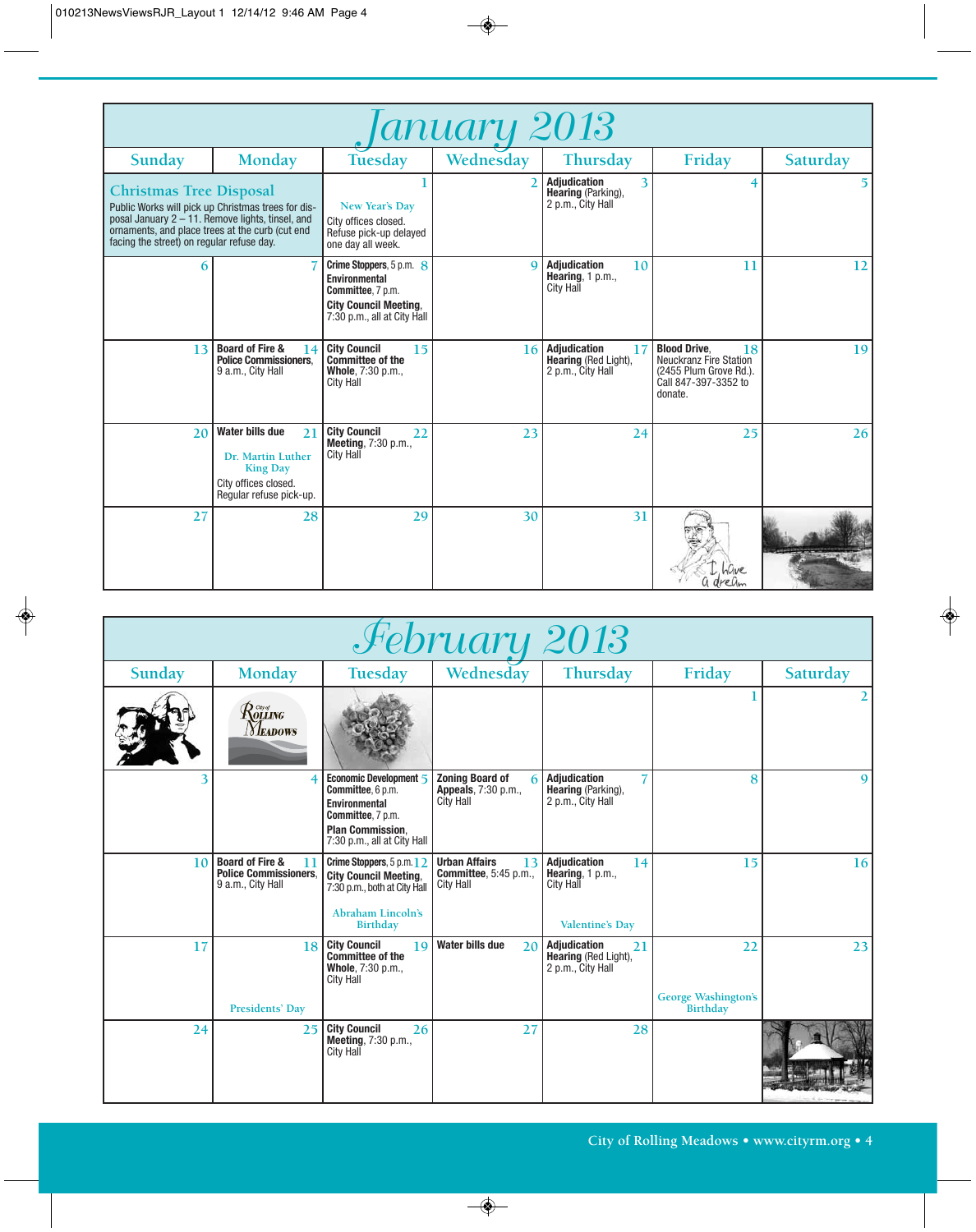# **Rolling Meadows Gaining Reputation as a Great Place to Eat**

When Muscle Maker Grill opened its doors at 1673 Algonquin Road last October, it continued an impressive multi-year streak of new restaurant openings in the City. Long known as a "Great Place to Call Home," Rolling Meadows is making a name for itself as a "Great Place to *Eat*."

Here are just a few of the local options available to residents seeking variety, taste, value and convenience:

**Absolutely Chinese**

2140 Plum Grove Road 847-963-8068 **www.eatabsolutelychinese.com**

**Asian Tokyo** 1665 Algonquin Road 847-439-3880



**Chipotle Mexican Grill** 1211 Golf Road 847-439-2530 **www.chipotle.com**

### **Falafel Bistro**

*"Mediterranean grill & exotic ice cream"* 1669 Algonquin Road 847-981-1002 **www.falafelbistro.biz**

• Cosmos Sunglasses *– Office and warehouse* 5420 Newport Drive #62 (847-670-0686)

1600 Golf Rd. #1200 (847-457-4748)

2150 Plum Grove Rd. (224-578-7050)

**Five Guys Burgers and Fries**  1323 Golf Road 847-354-7529 **www.fiveguys.com**

**Fratellos Hot Dogs** 3301 Kirchoff Road 847-253-3401

• Aonsoft International *IT and software consulting*

• Designers Point, Inc. *Kitchen/bath design*



**Great American Bagel** 3240 Kirchoff Road 847-797-8686 **www.greatamericanbagel.com**

**Gus' Diner** 2160 Plum Grove Road 847-963-4485

#### **Honey Baked Ham**

1685 Algonquin Road 847-981-9790 **www.honeybaked.com**

**Hickory Roasters –** *Hickory wood rotisserie chicken, ribs and sandwiches* 5440 New Wilke Road 847-290-8530

### **www.hickoryroasters.com**

**Muscle Maker Grill** *"Great food with your health in mind"* 1673 Algonquin Road 847-660-7410 **www.musclemakergrill.com**

**Noodles & Company –** *"Noodles, salads & sandwiches from around the world"* 1327 Golf Road 847-981-1175 **www.noodles.com**



#### **Welcome New Businesses**

- Hearthwood Home, Inc. *Internet sales/home accessories* 2807 Martin Ln. (847-404-1565)
	- Leader Graphic Design *Computer design* 5050 Newport Dr. #5 (847-564-5409)
	- Lillbacka Powerco USA *Manufacturing equipment sales office* 2775 Algonquin Rd. (847-301-1300)

### **Pepe's Mexican Restaurant**

5133 New Wilke Road 847-577-7373 **www.pepes.com**

**Portillo's**  1900 Golf Road 847-228-0777 **www.portillos.com**

**Red Apple Pancake House & Café**  2121 Plum Grove Road 847-925-8048 **www.redappleofpalatine.com**

**Ritzy's Café & Backerei** 2765 Algonquin Road 847-253-8027 **www.ritzyscafe.com**



**Sakura Restaurant Woodfield** *Traditional Japanese Cuisine* 4011 Algonquin Road 847-397-2166 **www.allsakura.com**

**Señor Tacos** 2643 Kirchoff Road 847-342-1338

**Stadium Sports Club & Pizza** 4015 Algonquin Road 847-397-2240 **www.stadiumsportsclub.com**

**Sushi Station** 1641 Algonquin Road 847-593-2450 **www.sushistation.us**

**Woo Lae Oak** *Authentic Korean Cuisine* 3201 Algonquin Road 847-870-9910

#### **www.woolaeoakchicago.com**

- Northwest Neurology Ltd. *Medical practice* 3701 Algonquin Rd. #800 (847-882-6604)
- Realin Electronics Tech Ltd. *Massage cushion distributor* 5301 Keystone Ct. (847-398-5770)
- St. Rita Home Health Care Inc. *Home health care* 5105 Tollview Dr. #202 (847-378-8330)